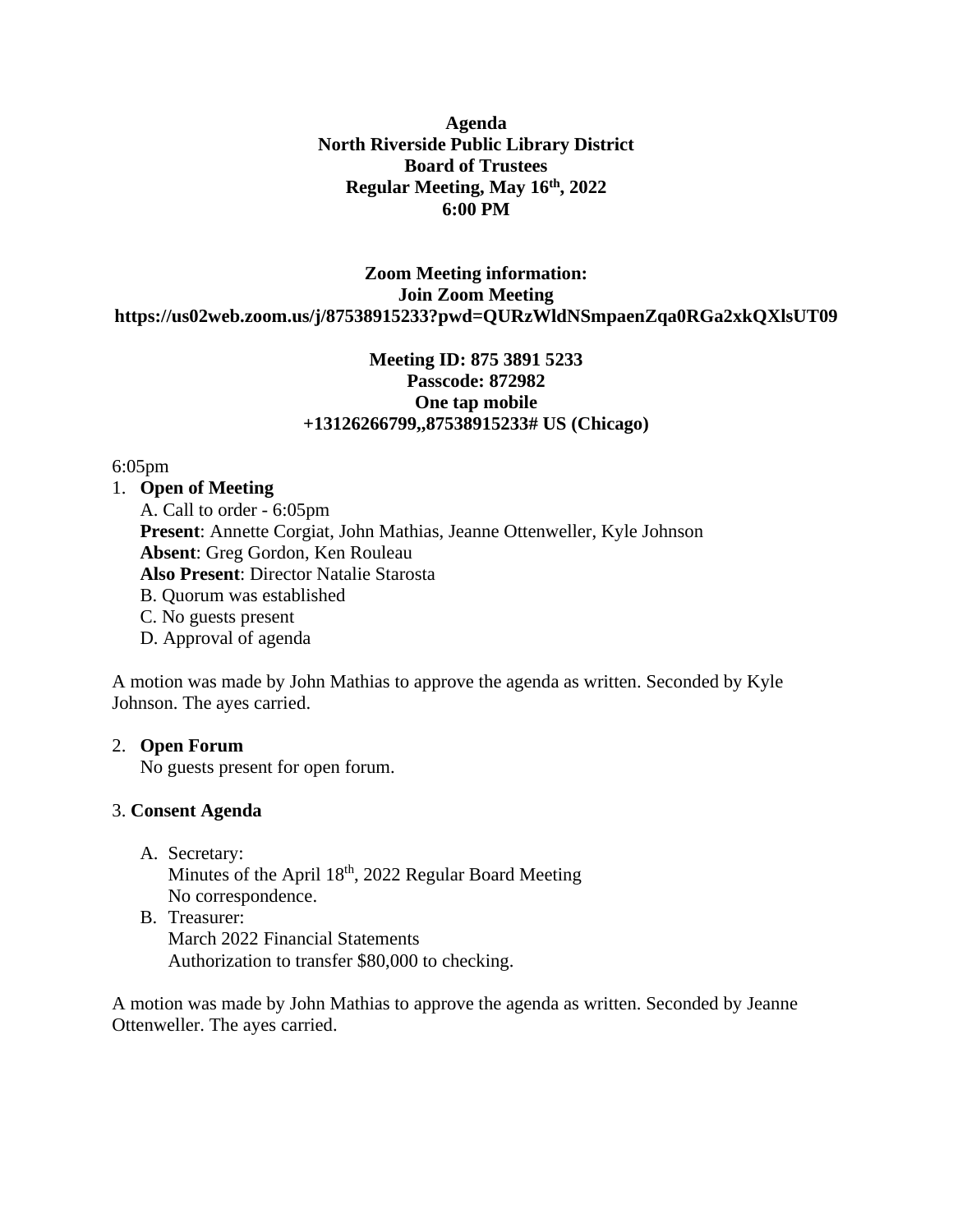## 5. **President's Report**

Annette will be distributing information regarding the  $4<sup>th</sup>$  of July. She is currently in the process of securing a golf cart, as securing a vehicle has hit a snag due to the high demand in the current automobile market. Director Starosta has candy remaining from last year's 4<sup>th</sup> of July.

# 6. **Director's Report**

Statistics were distributed to board members' folders. Director Starosta encouraged trustees to direct their continuing education plans and expenses directly to the Director.

# 7. **Committee Reports**

A. Advocacy (Johnson) (informational)

Sent out item to trustees listing businesses that were reached out to last year and notes on who had responded. If connections exist, trustees should coordinate with Kyle to reach out to them so that Kyle is not cold-calling.

- B. Building & Grounds (Rouleau) (informational) Due to parking lot repaving, May  $25<sup>th</sup> - 28<sup>th</sup>$  the library will be closed. Jeanne asked whether book lockers are live, which Director Starosta confirmed.
- C. Finance (Bonnar) (informational) (Director Starosta speaking on behalf of Board Member Bonnar) Draft working budget is in New Business, and was reviewed last board meeting and during the previous committee of the whole meeting (to be voted on at the present meeting). Also, the Building and Maintenance Ordinance for next years levy will be reviewed in more detail.
- D. Personnel (Gordon) (informational) (Director Starosta speaking on behalf of Board Member Gordon) Noted that the Director's Evaluation is upcoming, but nothing else relating to personal discussed.
- E. Policy (Bonnar, Ottenweller) (informational) (Board Member Ottenweller speaking on behalf of both Members) The review of policy updates was initiated during the previous committee of the whole meeting and will be on the agenda for the June board meeting.
- F. Strategic Planning (Mathias) (informational)

When board member John was talking to Director Starosta, they suggested adding an event every 6 month to the board calendar for closed session minute-review. Also, for future committee of the whole meetings, members can turn to Mathias for help trustees update their tablets. Mathias also suggested systematizing an overarching manual for current and future trustees, which would be an amendable file. Director Starosta explained that this document is currently being composed and will be shared with the board by July 1 st .

## 8. **New Business**

A. Draft 2022/2023 Working Budget (action)

A motion was made by John Mathias to approve the agenda as written. Seconded by Kyle Johnson. The ayes carried.